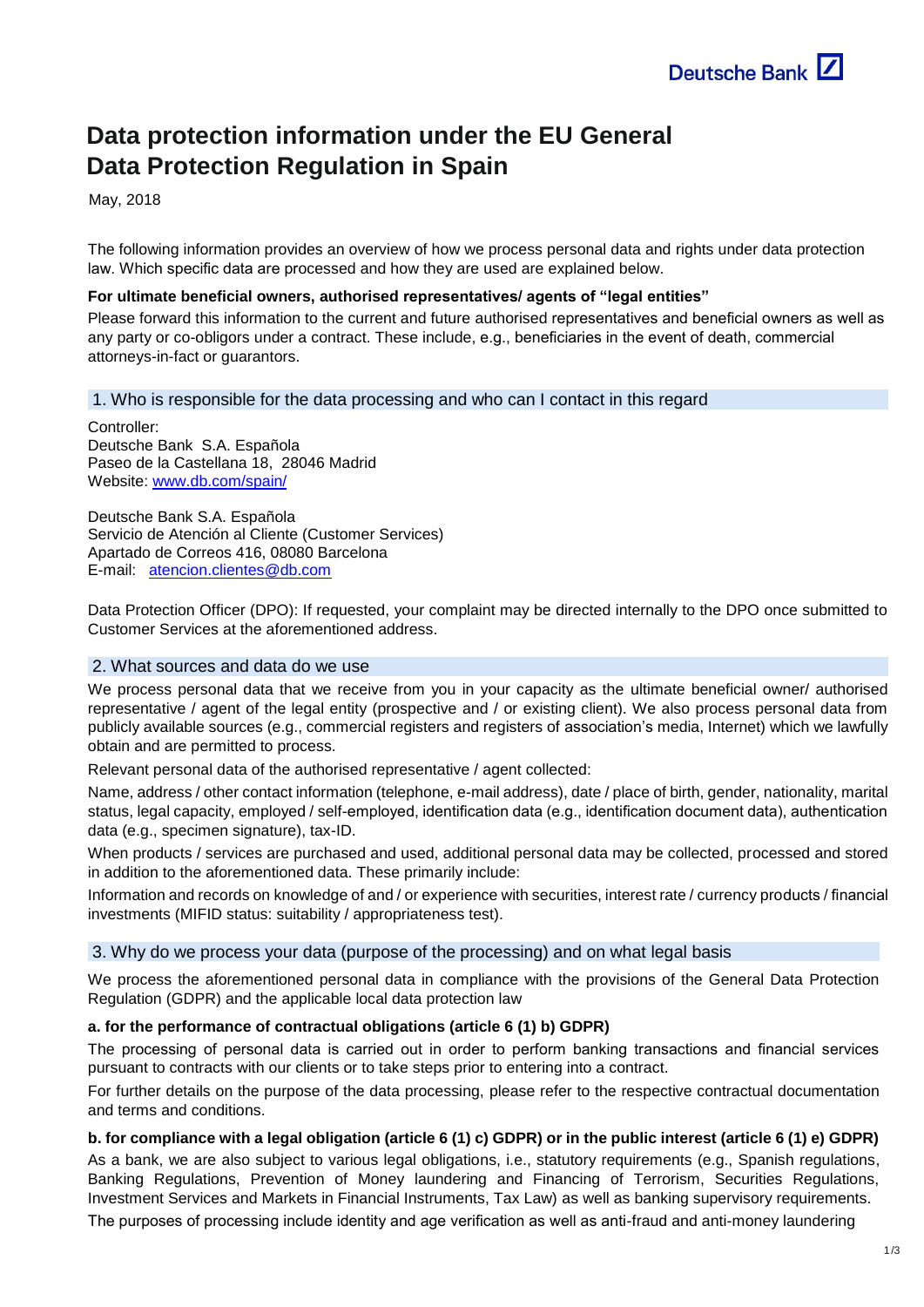

measures.

# **c. for the purposes of safeguarding legitimate interests (article 6 (1) f) GDPR)**

Where necessary, we process your data above and beyond the actual performance of our contractual obligations in order to safeguard the legitimate interests pursued by us or by a third party. Examples:

- Asserting legal claims and mounting a defence in the event of litigation
- Ensuring the bank's IT security and IT operations
- Preventing crimes
- Video surveillance to safeguard against trespassers, to gather evidence in the event of robbery or fraud or to document disposals and deposits, e.g., at ATMs
- Measures for building and systems security (e.g., admittance control)
- Measures to ensure against trespassing

## **d. on the basis of your consent (article 6 (1) a) GDPR)**

Insofar as you have granted us consent to the processing of personal data for specific purposes (e.g., transfer of data within the association / Group), the lawfulness of such processing is based on your consent.

Any consent granted may be revoked at any time. This also applies to the revocation of declarations of consent that are granted prior to the entry into force of the EU General Data Protection Regulation, i.e., prior to 25 May 2018.

Please be advised that the revocation will only take effect in the future and does not apply to processing carried out prior thereto.

## 4. Who receives my data

Within the bank, those offices are given access to your data which require them in order to perform our contractual and statutory obligations. Service providers and vicarious agents employed by us may also receive data for these purposes if they observe banking secrecy and our written instructions under data protection law.

With regard to the transfer of data to recipients outside the bank, it must first of all be noted that as a bank we are under a duty to maintain secrecy about any customer-related facts and evaluations (applies equally to authorized representatives / agents) of which we may have knowledge (Banking secrecy under our General Business Conditions).

We may only disclose information about you if we are legally required to do so, if you have given your consent and / or if processors commissioned by us guarantee compliance with banking secrecy and the provisions of the GDPR / local data protection law.

## 5. Is data transfer to a third country or to an international organisation

Data will only be transferred to countries outside the EU or the EEA (so-called third countries) if this is required for the execution of your client´s orders (e.g. payment and securities orders), prescribed by law (e.g., reporting obligations under tax law), if you have given us your consent or in the context of commissioned data processing. If service providers in a third country are used, they are obligated to comply with the data protection level in Europe in addition to written instructions by agreement of the EU standard contractual clauses.

## 6. How long will my data be stored

We process and store your personal data as long as necessary for us to comply with our contractual and legal obligations. In this respect, it should be noted that our business relationship is a continuous, long-term obligation.

When any contracts, or the general relationship with the Bank, are cancelled, and if no complaints or amounts are outstanding by the Bank, the data will remain blocked, as long as no legal actions have been prescribed that could be filed by the parties, resulting from the services and products contracted, or the liabilities required as a result of these services or products, and as long as the storage periods defined by the relevant regulations have not finished. These can vary, depending on the case.

After this period, the data can be deleted or kept anonymous, meaning that it is not possible to identify the person referred to. In this way, the data can be used for statistics and internal analysis.

## 7. What data protection rights do I have

Every data subject has a right of access (article 15 GDPR), a right to rectification (article 16 GDPR), a right to erasure (article 17 GDPR), a right to restriction of processing (article 18 GDPR), a right to object (article 21 GDPR) and a right to data portability (article 20 GDPR). Data subjects also have a right to lodge a complaint with a supervisory